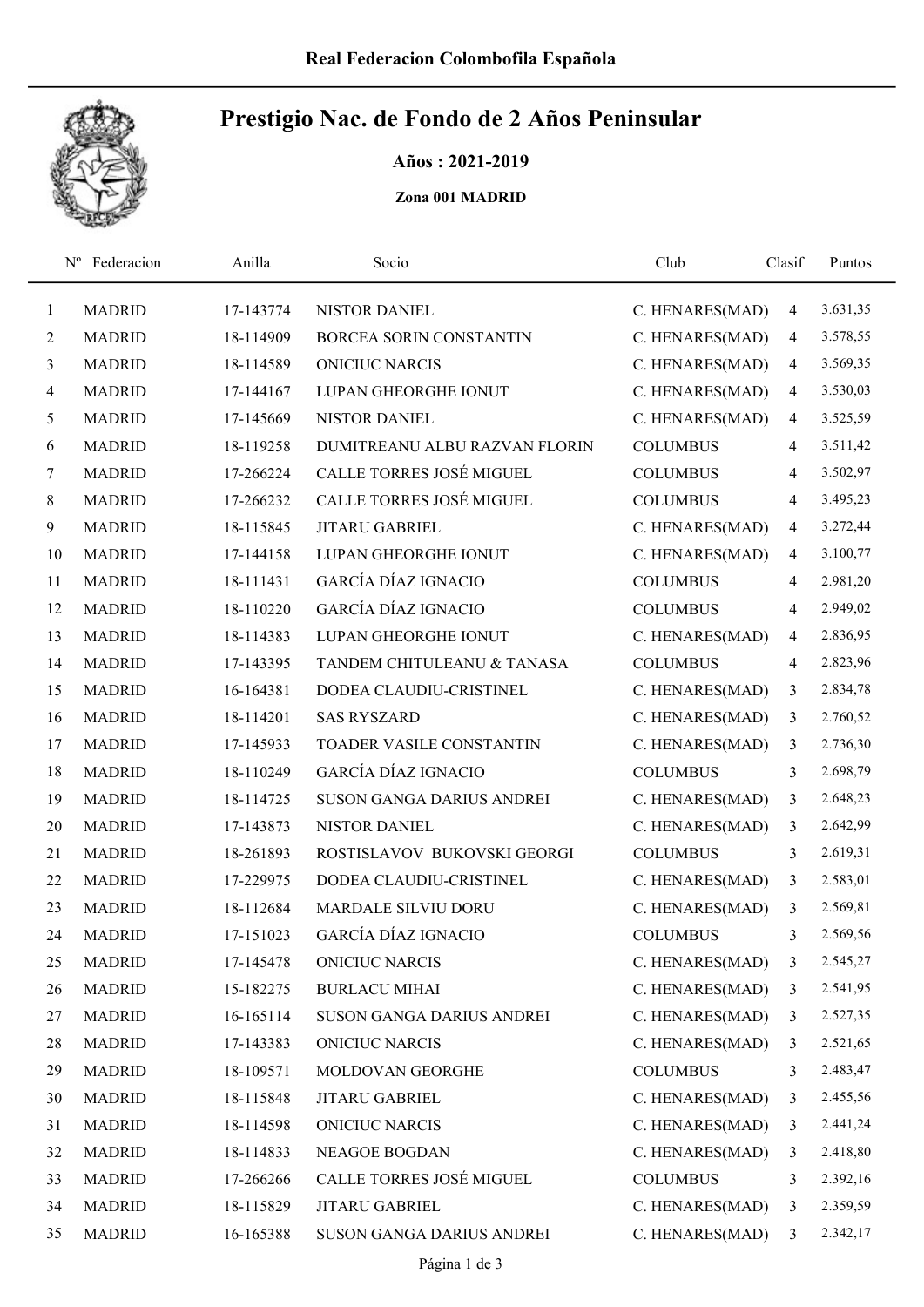

## Prestigio Nac. de Fondo de 2 Años Peninsular

Años : 2021-2019

Zona 001 MADRID

| $N^{\rm o}$ | Federacion    | Anilla     | Socio                            | Club            | Clasif         | Puntos   |  |
|-------------|---------------|------------|----------------------------------|-----------------|----------------|----------|--|
| 36          | <b>MADRID</b> | 18-110817  | DUMITREANU ALBU RAZVAN FLORIN    | <b>COLUMBUS</b> | 3              | 2.323,46 |  |
| 37          | <b>MADRID</b> | 18-115335  | <b>GRANIZO ROJO DAVID</b>        | C. HENARES(MAD) | 3              | 2.307,82 |  |
| 38          | <b>MADRID</b> | 17-217173  | ABAJO ROMO ALBERTO               | <b>COLUMBUS</b> | 3              | 2.306,38 |  |
| 39          | <b>MADRID</b> | 17-143790  | <b>NISTOR DANIEL</b>             | C. HENARES(MAD) | 3              | 2.294,11 |  |
| 40          | <b>MADRID</b> | 17-151282  | CALLE TORRES JOSÉ MIGUEL         | <b>COLUMBUS</b> | 3              | 2.275,27 |  |
| 41          | <b>MADRID</b> | 18-111445  | <b>GARCÍA DÍAZ IGNACIO</b>       | <b>COLUMBUS</b> | 3              | 2.254,82 |  |
| 42          | <b>MADRID</b> | 18-115327  | <b>GRANIZO ROJO DAVID</b>        | C. HENARES(MAD) | 3              | 2.193,64 |  |
| 43          | <b>MADRID</b> | 18-109582  | MOLDOVAN GEORGHE                 | <b>COLUMBUS</b> | 3              | 2.088,53 |  |
| 44          | <b>MADRID</b> | 16-165401  | <b>ONICIUC NARCIS</b>            | C. HENARES(MAD) | 3              | 2.065,00 |  |
| 45          | <b>MADRID</b> | 16-174215  | LECUBARRI LAINZ JAVIER           | <b>COLUMBUS</b> | 3              | 2.033,36 |  |
| 46          | <b>MADRID</b> | 18-111862  | MORÁN PASCUAL MANUEL             | <b>COLUMBUS</b> | 3              | 2.022,97 |  |
| 47          | <b>MADRID</b> | 17-110464  | TANDEM CHITULEANU & TANASA       | <b>COLUMBUS</b> | 3              | 1.999,65 |  |
| 48          | <b>MADRID</b> | 18-110200  | ALONSO GARCÍA FIDEL              | <b>COLUMBUS</b> | 3              | 1.960,92 |  |
| 49          | <b>MADRID</b> | 18-261876  | AUSTRIA OCAMPO ROBERT ALDEN      | C. HENARES(MAD) | 3              | 1.854,14 |  |
| 50          | <b>MADRID</b> | 17-153080  | <b>SUSON GANGA DARIUS ANDREI</b> | C. HENARES(MAD) | 3              | 1.572,69 |  |
| 51          | <b>MADRID</b> | 16-172714  | MORÁN PASCUAL MANUEL             | <b>COLUMBUS</b> | 2              | 1.797,03 |  |
| 52          | <b>MADRID</b> | 17-143472  | DODEA CLAUDIU-CRISTINEL          | C. HENARES(MAD) | 2              | 1.787,12 |  |
| 53          | <b>MADRID</b> | 18-268006  | POROJAN VASILE ADRIAN            | <b>COLUMBUS</b> | $\overline{c}$ | 1.767,67 |  |
| 54          | <b>MADRID</b> | 18-112874  | LARA IRUELA SANTIAGO             | C. HENARES(MAD) | 2              | 1.748,47 |  |
| 55          | <b>MADRID</b> | 17-266239  | CALLE TORRES JOSÉ MIGUEL         | <b>COLUMBUS</b> | $\overline{2}$ | 1.742,64 |  |
| 56          | <b>MADRID</b> | 18-115831  | <b>JITARU GABRIEL</b>            | C. HENARES(MAD) | 2              | 1.740,10 |  |
| 57          | <b>MADRID</b> | 17-5432    | CALLE TORRES JOSÉ MIGUEL         | <b>COLUMBUS</b> | 2              | 1.693,05 |  |
| 58          | <b>MADRID</b> | 18-110075  | BENAVENTE RUIZ JOSE ANTONIO      | <b>COLUMBUS</b> | 2              | 1.686,20 |  |
| 59          | <b>MADRID</b> | 18-115987  | <b>TIBU VISALON</b>              | C. HENARES(MAD) | $\overline{2}$ | 1.671,32 |  |
| 60          | <b>MADRID</b> | 18-109737  | ALONSO GARCÍA FIDEL              | <b>COLUMBUS</b> | 2              | 1.665,68 |  |
| 61          | <b>MADRID</b> | 17-150367  | FAYOS MARTÍN JUAN MANUEL         | <b>COLUMBUS</b> | 2              | 1.638,87 |  |
| 62          | <b>MADRID</b> | 16-171995  | MIRASIERRA DELGADO PEDRO         | <b>COLUMBUS</b> | 2              | 1.633,03 |  |
| 63          | <b>MADRID</b> | 18-109581  | MOLDOVAN GEORGHE                 | <b>COLUMBUS</b> | 2              | 1.630,94 |  |
| 64          | <b>MADRID</b> | 16-171814  | MIRASIERRA DELGADO PEDRO         | <b>COLUMBUS</b> | 2              | 1.569,87 |  |
| 65          | <b>MADRID</b> | 17-144045  | <b>NEAGOE BOGDAN</b>             | C. HENARES(MAD) | 2              | 1.545,33 |  |
| 66          | <b>MADRID</b> | 18-115263  | <b>GRANIZO ROJO DAVID</b>        | C. HENARES(MAD) | 2              | 1.476,13 |  |
| 67          | <b>MADRID</b> | 17-266113  | ALONSO GARCÍA FIDEL              | <b>COLUMBUS</b> | 2              | 1.467,19 |  |
| 68          | <b>MADRID</b> | 17-149650  | BENAVENTE RUIZ JOSE ANTONIO      | <b>COLUMBUS</b> | 2              | 1.463,74 |  |
| 69          | <b>MADRID</b> | 17-4008653 | BORCEA SORIN CONSTANTIN          | C. HENARES(MAD) | 2              | 1.442,67 |  |
| 70          | <b>MADRID</b> | 18-116065  | ROSTISLAVOV BUKOVSKI GEORGI      | <b>COLUMBUS</b> | 2              | 1.400,00 |  |